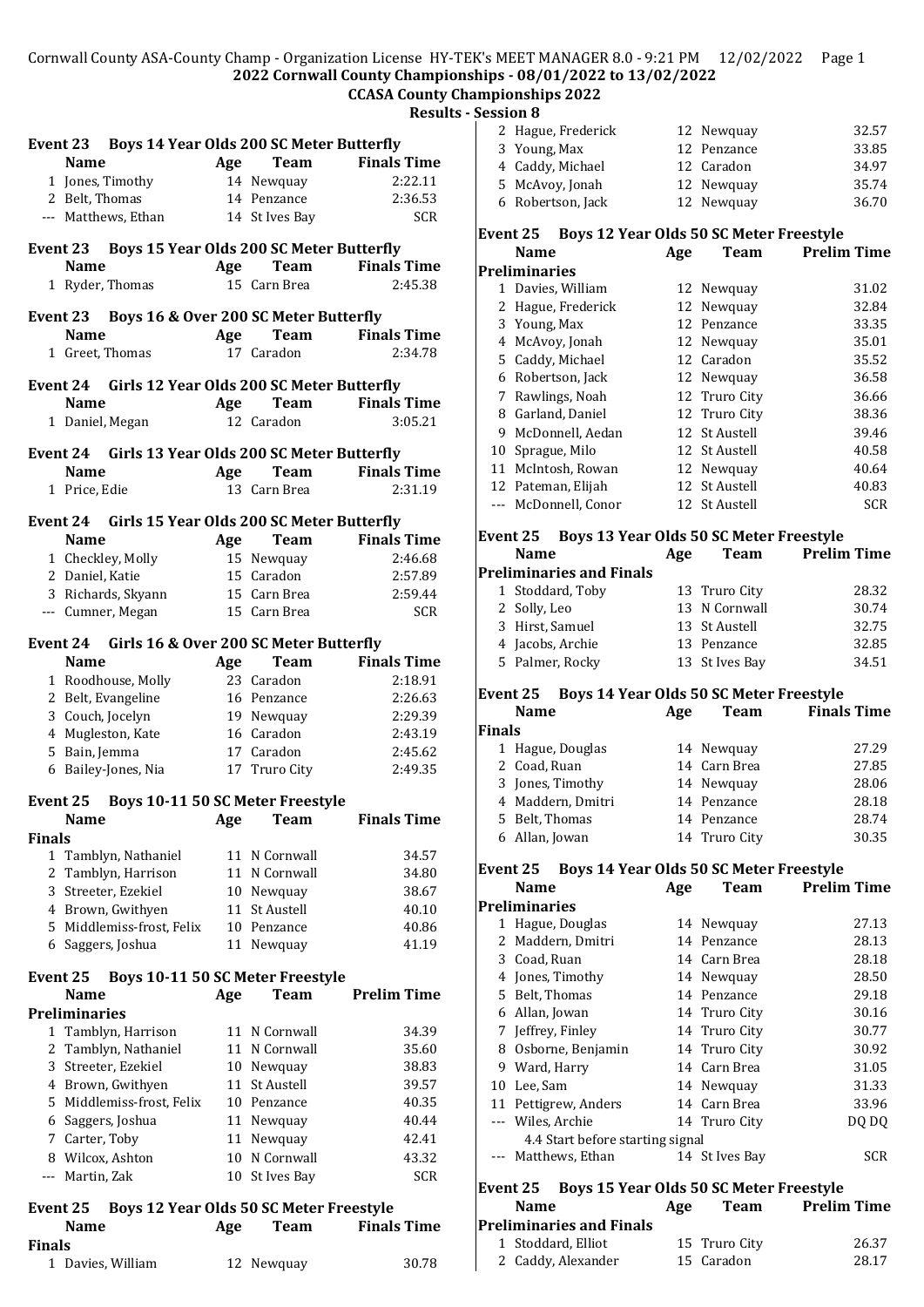### **CCASA County Championships 2022**

**Results - Session 8**

|               |                                               |     |                                               | Resu               |
|---------------|-----------------------------------------------|-----|-----------------------------------------------|--------------------|
|               | 3 Taylor, Jack                                |     | 15 Caradon                                    | 28.22              |
|               | 4 Ryder, Thomas                               |     | 15 Carn Brea                                  | 28.82              |
|               | 5 Granger, Tyler                              |     | 15 Newquay                                    | 29.58              |
|               | Event 25                                      |     | Boys 16 & Over 50 SC Meter Freestyle          |                    |
|               | <b>Name</b>                                   | Age | Team                                          | <b>Finals Time</b> |
| Finals        |                                               |     | 19 Carrick Masters                            | 25.32              |
|               | 1 Pond, Mikey<br>2 Mitchell, George           |     | 17 Truro City                                 | 25.70              |
|               | 3 Wonnacott, Finley                           |     | 16 N Cornwall                                 | 25.94              |
|               | 4 Leigh, Joshua                               |     | 16 Truro City                                 | 26.07              |
|               | 5 Butterfield, Dominic                        |     | 16 Penzance                                   | 26.59              |
|               | 6 Chapman, Timon                              |     | 20 Caradon                                    | 26.74              |
|               | Event 25 Boys 16 & Over 50 SC Meter Freestyle |     |                                               |                    |
|               | <b>Name</b>                                   | Age | <b>Team</b>                                   | <b>Prelim Time</b> |
|               | <b>Preliminaries</b>                          |     |                                               |                    |
|               | 1 Pond, Mikey                                 |     | 19 Carrick Masters                            | 25.01              |
|               | 2 Leigh, Joshua                               |     | 16 Truro City                                 | 25.80              |
|               | 3 Mitchell, George                            |     | 17 Truro City                                 | 25.82              |
|               | 4 Wonnacott, Finley                           |     | 16 N Cornwall                                 | 26.25              |
|               | 5 Butterfield, Dominic                        |     | 16 Penzance                                   | 26.42              |
|               | 6 Chapman, Timon                              |     | 20 Caradon                                    | 26.46              |
|               | 7 Garner, Bradley                             |     | 16 N Cornwall                                 | 27.21              |
|               | 8 Ward, George                                |     | 17 Carn Brea                                  | 27.55              |
|               | 9 Woodhouse, Kieran                           |     | 17 Caradon                                    | 27.71              |
|               | 10 Christophers, Luke                         |     | 18 Newquay                                    | 28.17              |
|               | 11 Greet, Thomas                              |     | 17 Caradon                                    | 28.41              |
|               | 12 Phillips, Tom                              |     | 17 Carn Brea                                  | 28.50              |
| 13            | Phippard, Jack                                |     | 16 Launceston                                 | 28.68              |
|               | 14 Latham, Jeremy                             |     | 32 Bude                                       | 28.79              |
|               | 15 Rich, Tomas                                |     | 16 Carn Brea                                  | 28.96              |
|               | 16 Cook, Jack                                 |     | 17 St Ives Bay                                | 29.51              |
|               | 17 Long, Adam                                 |     | 17 Bude                                       | 30.00              |
|               | --- Williams, Lewis                           |     | 16 St Ives Bay                                | <b>SCR</b>         |
|               | --- Copping, Marc                             |     | 16 N Cornwall                                 | <b>SCR</b>         |
|               |                                               |     |                                               |                    |
|               | <b>Event 25</b>                               |     | <b>Boys 50 SC Meter Freestyle Multi-Class</b> |                    |
|               | Name                                          | Age | Team                                          | Prelim Time        |
|               | <b>Preliminaries</b>                          |     |                                               |                    |
|               | 1 Williams, Kieran S10                        |     | 18 Newquay                                    | 26.71              |
|               | 2 Coxhead, Aiden S14                          |     | 22 Carrick Masters                            | 32.77              |
|               | Event 26 Girls 10-11 50 SC Meter Freestyle    |     |                                               |                    |
|               | <b>Name</b>                                   | Age | Team                                          | <b>Finals Time</b> |
| <b>Finals</b> |                                               |     |                                               |                    |
|               | 1 Lee, Meg                                    |     | 11 Newquay                                    | 35.47              |
|               | 2 Mitchell, Evie                              |     | 11 Truro City                                 | 35.79              |
|               | 3 Newton, Millie                              |     | 11 St Austell                                 | 37.19              |
|               | 4 Mulready, Matilda                           |     | 11 Truro City                                 | 37.37              |
|               | 5 Mitchell, Amy                               |     | 11 Truro City                                 | 37.47              |
|               | 6 Milne, Maisie                               |     | 11 Penzance                                   | 39.88              |
|               | Event 26 Girls 10-11 50 SC Meter Freestyle    |     |                                               |                    |
|               | <b>Name</b>                                   | Age | Team                                          | <b>Prelim Time</b> |
|               | <b>Preliminaries</b>                          |     |                                               |                    |
|               | 1 Lee, Meg                                    |     | 11 Newquay                                    | 35.80              |
|               | 2 Mitchell, Evie                              |     | 11 Truro City                                 | 35.83              |
|               | 3 Mulready, Matilda                           |     | 11 Truro City                                 | 36.83              |
|               | 4 Newton, Millie                              |     | 11 St Austell                                 | 37.31              |
|               | 5 Mitchell, Amy                               |     | 11 Truro City                                 | 37.66              |
|               | 6 Milne, Maisie                               |     | 11 Penzance                                   | 38.23              |
|               | 7 Jacobs, Poppy                               |     | 11 Penzance                                   | 38.60              |
| 8             | Briggs, Sienna                                |     | 11 Caradon                                    | 39.94              |

| 9     | Coad, Agnes        | 11 | Carn Brea         | 39.99 |
|-------|--------------------|----|-------------------|-------|
| 10    | Wood, Millie       | 11 | N Cornwall        | 40.49 |
| 11    | Morcom, Ava        | 11 | Truro City        | 40.74 |
| 12    | Mortlock, Emily    | 10 | N Cornwall        | 41.55 |
| $*13$ | Kearey, Amber      | 11 | Penzance          | 42.13 |
| *13   | Iliffe, Lauryn     | 11 | Newquay           | 42.13 |
|       | 15 Ward, Annie     | 10 | Carn Brea         | 42.68 |
|       | 16 Connelly, Katya | 11 | Newquay           | 42.81 |
| 17    | Lewis, Lily        | 11 | St Austell        | 42.97 |
| 18    | Stone, Isabelle    | 10 | Carn Brea         | 43.11 |
| 19    | Kelly, Rosie       | 11 | Penzance          | 43.19 |
| 20    | Osborne, Lowenna   |    | 10 Truro City     | 43.31 |
| 21    | Brailsford, Hettie | 10 | Caradon           | 44.21 |
| 22    | Gatrell, Skye      | 11 | Bude              | 44.55 |
| 23    | Berriman, Elsie    | 11 | Penzance          | 45.21 |
| 24    | Cook, Olivia       | 11 | Bude              | 45.33 |
|       | 25 Parker, Natalia | 11 | Truro City        | 46.94 |
| 26    | Davies, Isobel     | 11 | Newquay           | 46.97 |
|       | Dustow, Bethany    | 10 | <b>St Austell</b> | SCR   |
|       |                    |    |                   |       |

#### **Event 26 Girls 12 Year Olds 50 SC Meter Freestyle**

|        | <b>Name</b>        | Age | <b>Team</b>    | <b>Finals Time</b> |
|--------|--------------------|-----|----------------|--------------------|
| Finals |                    |     |                |                    |
|        | 1 Daniel, Megan    |     | 12 Caradon     | 31.00              |
|        | 2 Astley, Emma     |     | 12 Bude        | 33.10              |
|        | 3 Mortlock, Hollie |     | 12 N Cornwall  | 34.70              |
|        | 4 Russell, Bea     |     | 12 St Ives Bay | 34.72              |
|        | 5 Ward, Tassy      |     | 12 Truro City  | 35.21              |
|        | 6 Holtaway, Tess   |     | 12 Penzance    | 35.51              |

#### **Event 26 Girls 12 Year Olds 50 SC Meter Freestyle**

|    | <b>Name</b>          | Age | <b>Team</b>    | <b>Prelim Time</b> |
|----|----------------------|-----|----------------|--------------------|
|    | <b>Preliminaries</b> |     |                |                    |
| 1  | Daniel, Megan        |     | 12 Caradon     | 31.34              |
|    | 2 Astley, Emma       |     | 12 Bude        | 33.26              |
| 3  | Mortlock, Hollie     |     | 12 N Cornwall  | 34.70              |
| 4  | Russell, Bea         |     | 12 St Ives Bay | 35.12              |
| 5. | Holtaway, Tess       |     | 12 Penzance    | 35.39              |
|    | 6 Ward, Tassy        |     | 12 Truro City  | 36.20              |
| 7  | Phillips, Aoife      |     | 12 St Austell  | 38.94              |
| 8  | Read, Imogen         |     | 12 Newquay     | 39.21              |
| 9  | Payton, Nalah Moon   |     | 12 Truro City  | 39.85              |
| 10 | Brown, Bella         |     | 12 St Ives Bay | 40.38              |
|    | Macintosh, Gracie    |     | 12 Newquay     | <b>SCR</b>         |
|    | McGrane, Cara        |     | 12 Truro City  | <b>SCR</b>         |
|    |                      |     |                |                    |

## **Event 26 Girls 13 Year Olds 50 SC Meter Freestyle**

|               | Name                 | Age | <b>Team</b>   | <b>Finals Time</b> |
|---------------|----------------------|-----|---------------|--------------------|
| <b>Finals</b> |                      |     |               |                    |
|               | Price, Edie          |     | 13 Carn Brea  | 29.27              |
|               | 2 Stone, Chloe       |     | 13 Carn Brea  | 30.84              |
|               | 3 Johns, Lily        |     | 13 Bude       | 31.00              |
|               | 4 Holmes, Ruby       |     | 13 Penzance   | 31.14              |
|               | 5 Goodwin, Hollie    |     | 13 N Cornwall | 31.15              |
|               | 6 Bowden-Inoue, Enzo |     | 13 Newquay    | 31.87              |
|               |                      |     |               |                    |

# **Event 26 Girls 13 Year Olds 50 SC Meter Freestyle**

| <b>Name</b>       | Age | <b>Team</b>   | <b>Prelim Time</b> |
|-------------------|-----|---------------|--------------------|
| Preliminaries     |     |               |                    |
| 1 Price, Edie     |     | 13 Carn Brea  | 29.73              |
| 2 Stone, Chloe    |     | 13 Carn Brea  | 30.98              |
| 3 Johns, Lily     |     | 13 Bude       | 31.01              |
| 4 Holmes, Ruby    |     | 13 Penzance   | 31.42              |
| 5 Goodwin, Hollie |     | 13 N Cornwall | 31.66              |